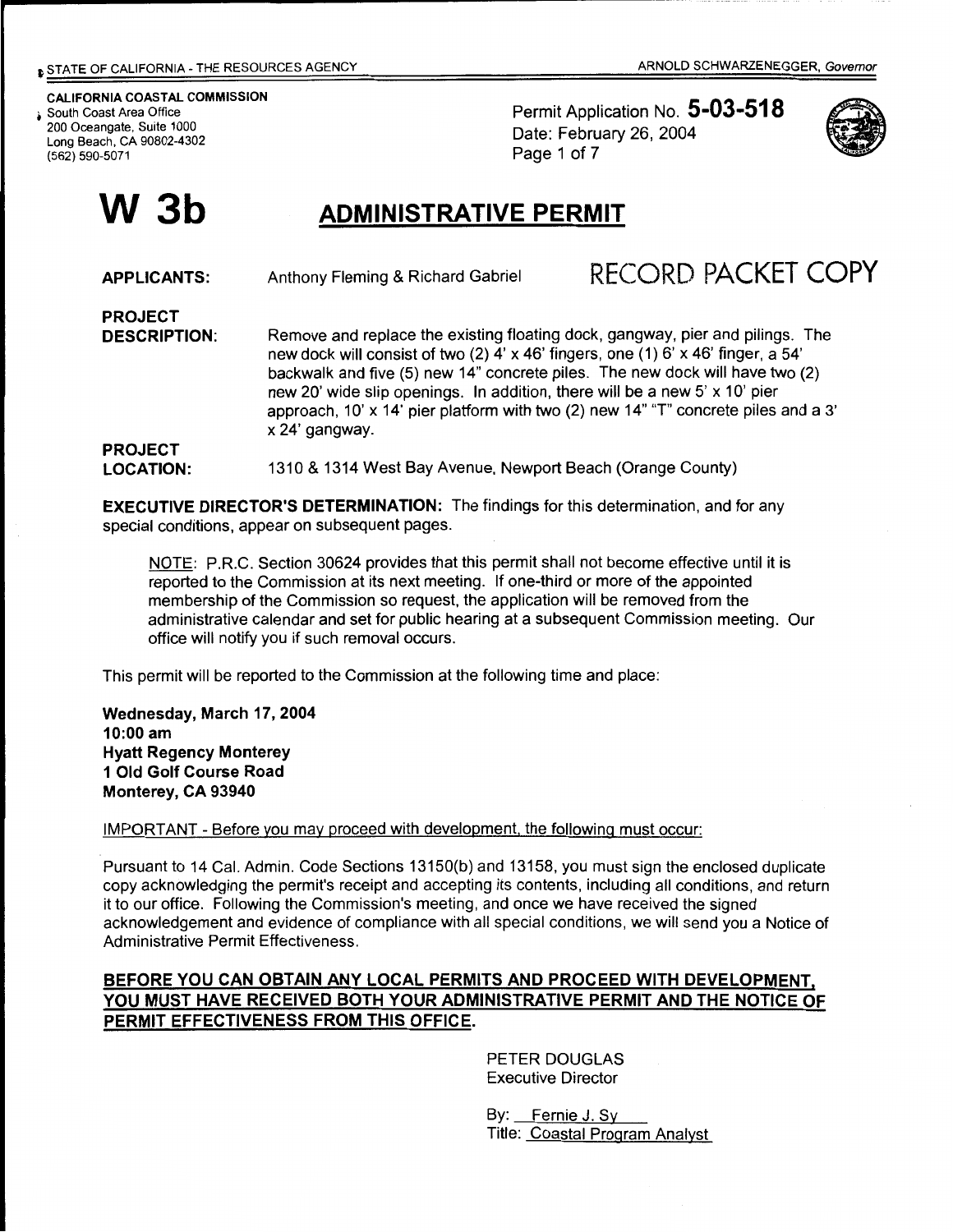#### 5-03-518-(Fieming & Gabriel) Administrative Permit Page 2 of 7

¢

## **STANDARD CONDITIONS:**

- 1. Notice of Receipt and Acknowledgment. The permit is not valid and development shall not commence until a copy of the permit, signed by the permittees or authorized agent, acknowledging receipt of the permit and acceptance of the terms and conditions, is returned to the Commission office.
- 2. Expiration. If development has not commenced, the permit will expire two years from the date this permit is reported to the Commission. Development shall be pursued in a diligent manner and completed in a reasonable period of time. Application for extension of the permit must be made prior to the expiration date.
- 3. Interpretation. Any questions of intent or interpretation of any term or condition will be resolved by the Executive Director or the Commission.
- 4. Assignment. The permit may be assigned to any qualified person, provided assignee files with the Commission an affidavit accepting all terms and conditions of the permit.
- 5. Terms and Conditions Run with the Land. These terms and conditions shall be perpetual, and it is the intention of the Commission and the permittees to bind all future owners and possessors of the subject property to the terms and conditions.

#### **SPECIAL CONDITIONS:** See pages four to seven.

#### **EXECUTIVE DIRECTOR'S DETERMINATION (continued):**

The Executive Director hereby determines that the proposed development is a category of development, which, pursuant to PRC Section 30624, qualifies for approval by the Executive Director through the issuance of an Administrative Permit. Subject to Standard and Special Conditions as attached, said development is in conformity with the provisions of Chapter 3 of the Coastal Act of 1976 and will not have any significant impacts on the environment within the meaning of the California Environmental Quality Act. If located between the nearest public road and the sea, this development is in conformity with the public access and public recreation policies of Chapter 3.

#### **FINDINGS FOR EXECUTIVE DIRECTOR'S DETERMINATION:**

#### **A. Project Description and Background**

1. Project Description

The subject site is located at 1310 & 1314 West Bay Avenue in the City of Newport Beach (Exhibits #1-2). Single-family residences characterize the subject site and the surrounding area. The proposed project (Exhibit #3) involves the following: removing and replacing the existing floating dock, gangway, pier and pilings. The new dock will consist of two (2) 4' x 46' fingers, one (1) 6' x 46' finger, a 54' backwalk and five (5) new 14" concrete piles. The new dock will have two  $(2)$  new 20' wide slip openings. In addition, there will be a new 5' x 10' pier approach, 10' x 14' pier platform with two (2) new 14" concrete "T" piles and a 3' x 24' gangway. The new dock, pier and gangway will be constructed of Douglas Fir and TREX Composite.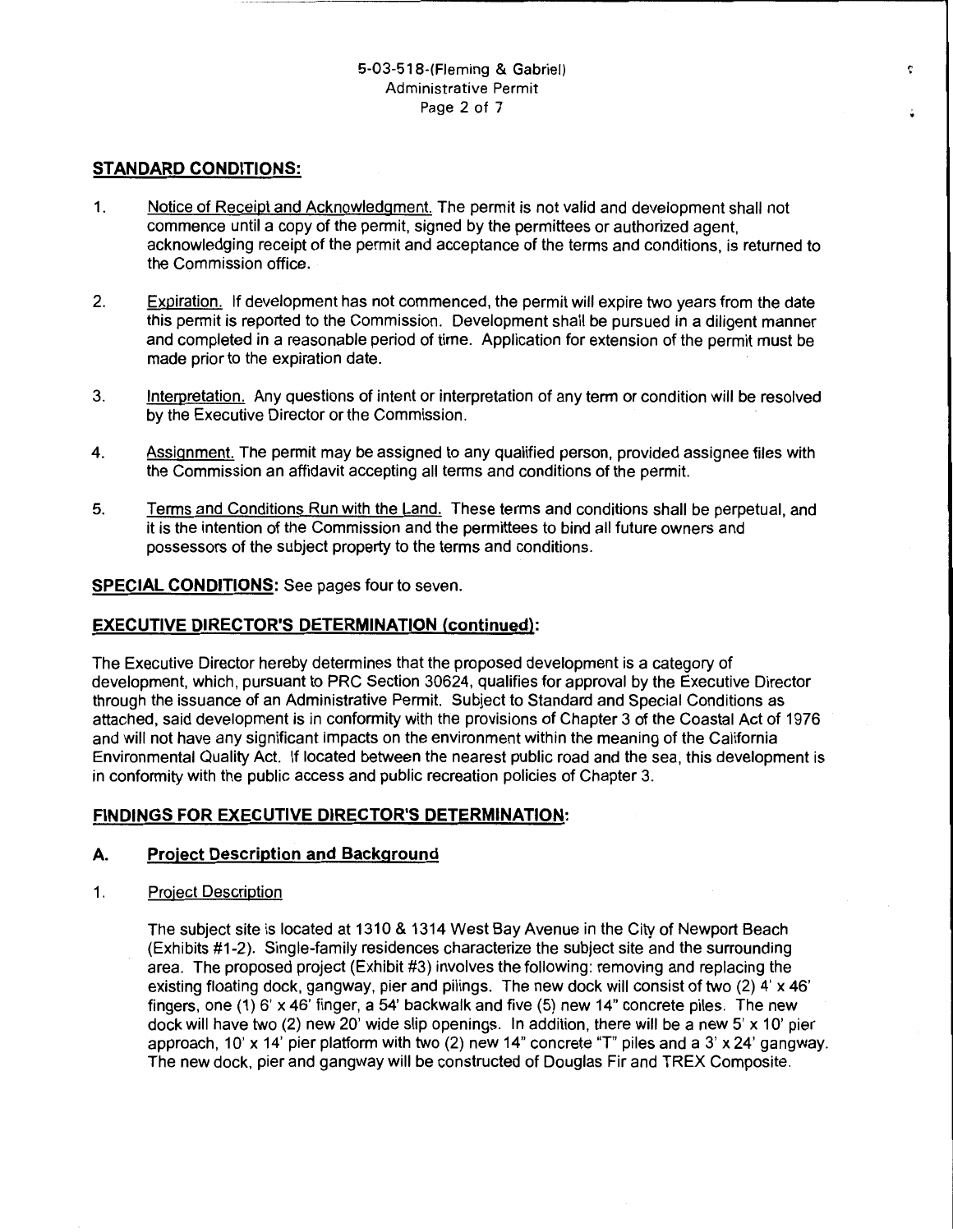#### 5-03-518-(Fieming & Gabriel) Administrative Permit Page 3 of 7

The dock project will be used for boating related purposes to serve two (2) single-family residential developments. The site has been surveyed by the City of Newport Beach Harbor Resources Division for eelgrass and no eelgrass was discovered within 15 feet of the project area. The site has been surveyed for Caulerpa taxilfolia and none was found. However, this survey was completed on December 3, 2003 and is only valid for 90 days. The project is agendized for the March 2004 Coastal Commission Hearing and by this time the Caulerpa taxilfolia survey would not continue to be valid since it had passed 90 days from when the survey was completed. Thus, an up-to-date pre-construction Caulerpa taxilfolia survey must be conducted. These eelgrass and Caulerpa taxilfolia surveys are valid for a limited period of time (until the next growing season for eelgrass and 90 days for Caulerpa taxi/folia). If construction does not occur within the respective time periods, a subsequent survey will be required. If any eelgrass or Caulerpa taxilfolia are found on the project site, Special Conditions No. 2 and No. 3 identify the procedures necessary to be completed prior to beginning any construction. Coastal public access to the Newport Bay is available approximately 75 feet east of the project site at the end of 13<sup>th</sup> Street (Exhibit #2). The proposed project has received an approval in concept from the City of Newport Beach Harbor Resources Division. The Regional Water Quality Control Board (RWQCB) has determined that the proposed project will not adversely impact water quality if standard construction methods and materials are used. The applicants have applied for a permit from the U.S. Army Corps of Engineers.

#### 2. Prior Commission Actions at Subject Site

## 1310 West Bay Avenue

On April 10, 2002, the Commission approved De-Minimus Waiver 5-02-023-(Gabriel) for the demolition of an existing two-story single-family residence and construction of a new 3934 square foot, 29' high, three-story single-family residence with roof deck and attached 600 square foot, three-car garage. Approximately 15 cubic yards of grading was proposed to fill in the existing mechanical basement. Drainage from the roof would be directed through downspouts into landscaped areas to allow infiltration. Paved areas would consist of a combination of concrete and interlocking pavers that will allow percolation. No work was proposed to the existing bulkhead and dock.

#### 1314 West Bay Avenue

On March 10, 1998, the Commission approved Waiver 5-98-039-(Fieming) for the addition of a 494 square foot family room over an existing garage on the landward side of an existing 2,275 square foot two-story single-family-residence. The resultant structure would have totaled 3,219 square feet.

#### 1310 & 1314 West Bay Avenue

On August 5, 1981, the Commission approved Coastal Development Permit 5-81-105 (Jacobs & Attyah) for the removal of existing floats and construction of a new headwalk float, three (3) finger floats, and five (5) piles in conjunction with two (2) existing single-family dwellings.

## **B. Marine Resources**

The proposed recreational boat dock development and its associated structures are an allowable and encouraged marine related use. The project design includes the minimum sized pilings and the minimum number of pilings necessary for structural stability. There are no feasible less environmentally damaging alternatives available. As conditioned, the project will not significantly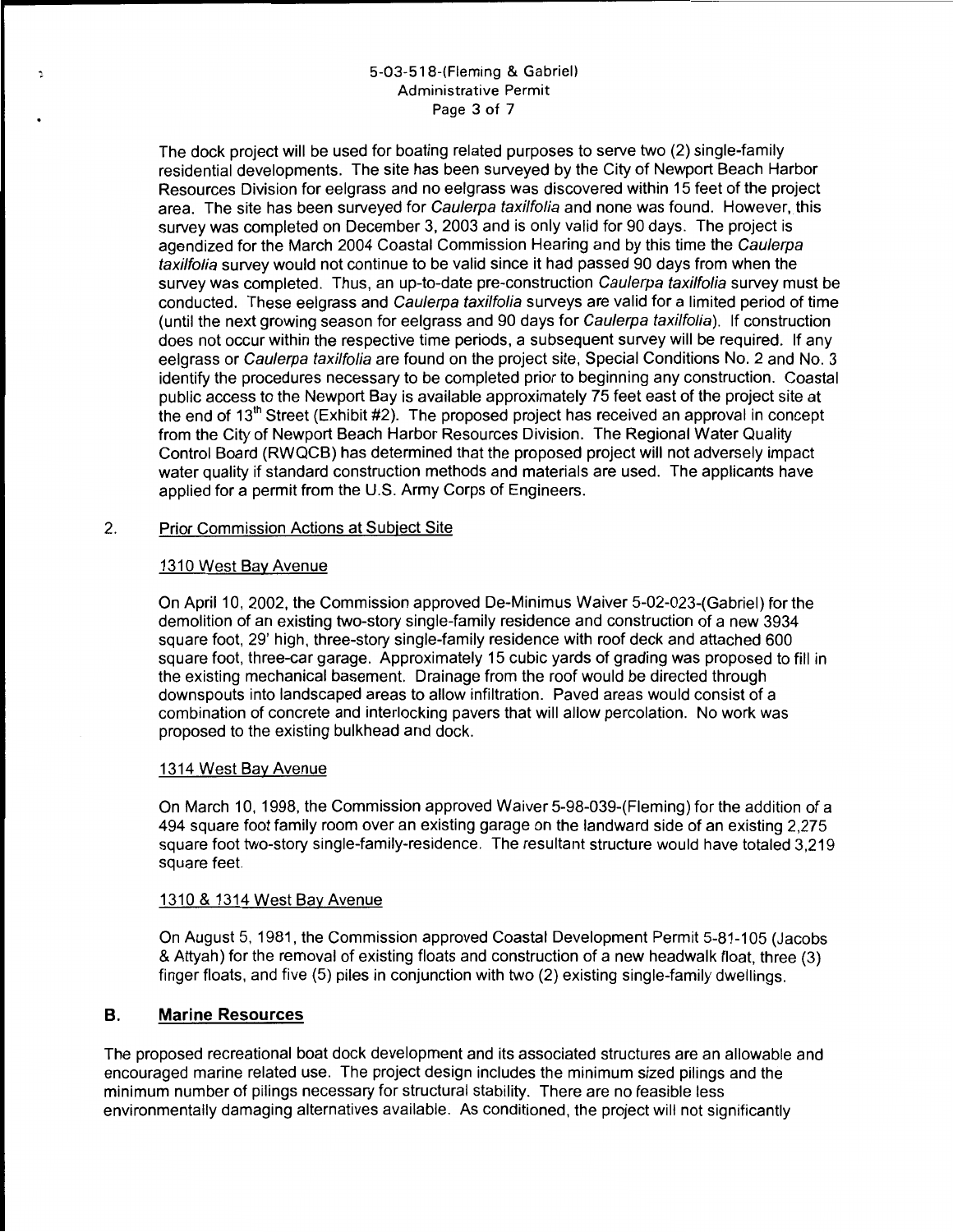#### 5-03-518-(Fieming & Gabriel) Administrative Permit Page 4 of 7

¢

adversely impact eelgrass beds and will not contribute to the dispersal of the invasive aquatic algae, Caulerpa taxifolia. Further, as proposed and conditioned, the project, which is to be used solely for recreational boating purposes, conforms to Sections 30224 and 30233 of the Coastal Act.

# **C. Water Quality**

The proposed work will be occurring on, within, or adjacent to coastal waters. The storage or placement of construction material, debris, or waste in a location where it could be discharged into coastal waters would result in an adverse effect on the marine environment. To reduce the potential for construction related impacts on water quality, the Commission imposes special conditions requiring, but not limited to, the appropriate storage and handling of construction equipment and materials to minimize the potential of pollutants to enter coastal waters. To reduce the potential for post-construction impacts to water quality the Commission requires the continued use and maintenance of post construction BMPs. As conditioned, the Commission finds that the development conforms to Sections 30230 and 30231 of the Coastal Act.

## **D. Local Coastal Program**

The LUP for the City of Newport Beach was effectively certified on May 19, 1982. The certified LUP was updated on January 9, 1990. As conditioned, the proposed development is consistent with Chapter 3 of the Coastal Act and with the certified Land Use Plan for the area. Approval of the project, as conditioned, will not prejudice the ability of the local government to prepare a Local Coastal Program that is in conformity with the provisions of Chapter 3.

## **E.** California Environmental Quality Act (CEQA)

As conditioned, there are no feasible alternatives or additional feasible mitigation measures available that would substantially lessen any significant adverse effect that the activity may have on the environment. Therefore, the Commission finds that the proposed project, as conditioned to mitigate the identified impacts, is the least environmentally damaging feasible alternative and can be found consistent with the requirements of the Coastal Act to conform to CEQA.

## **SPECIAL CONDITIONS:**

## **1. Water Quality**

## **A. Construction Responsibilities and Debris Removal**

- (1) No construction materials, equipment, debris, or waste will be placed or stored where it may be subject to wave, wind, or rain erosion and dispersion.
- (2) Any and all construction material will be removed from the site within 10 days of completion of construction.
- (3) Machinery or construction materials not essential for project improvements will not be allowed at any time in the intertidal zone.
- ( 4) If turbid conditions are generated during construction a silt curtain will be utilized to control turbidity.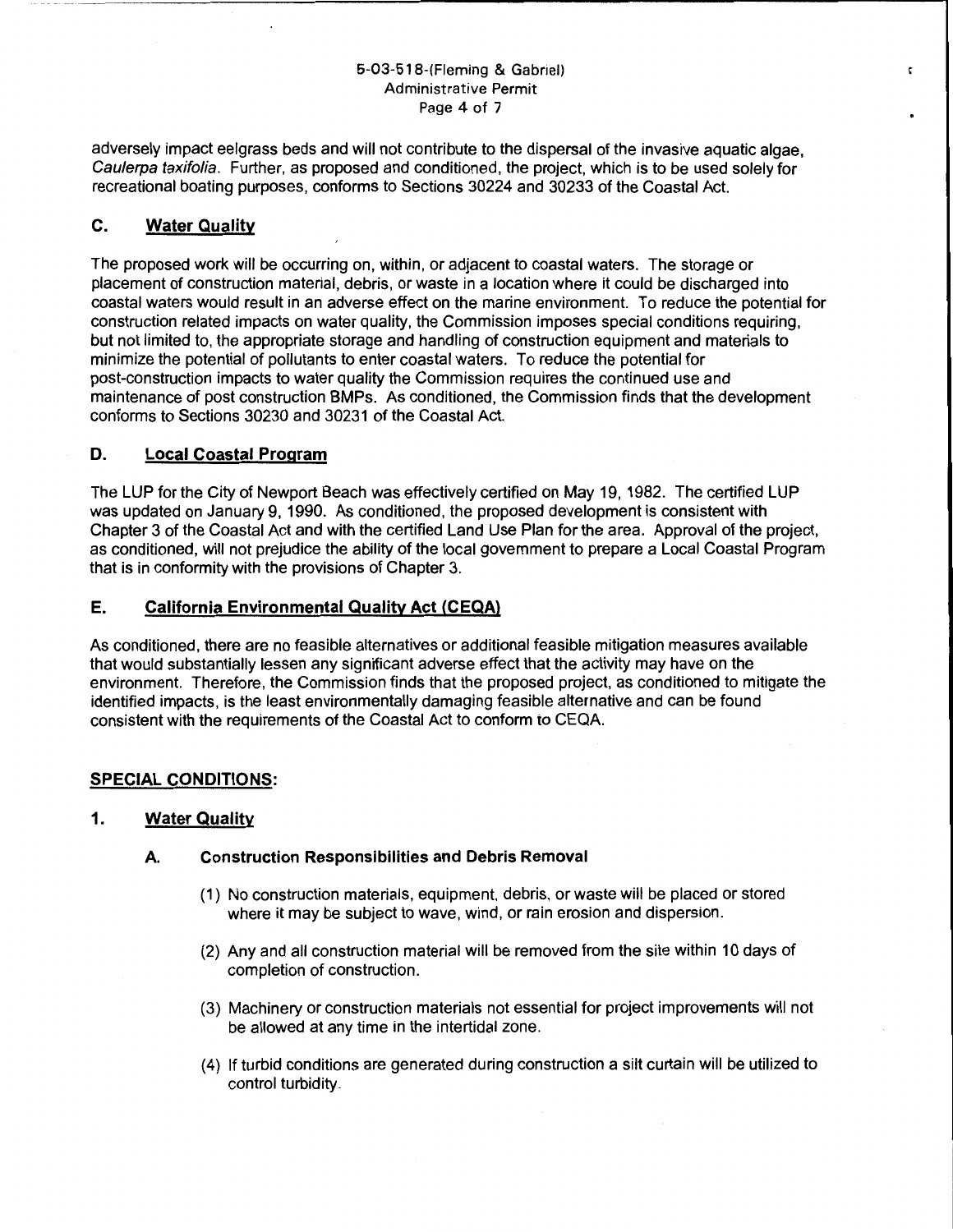#### 5-03-518-(Fieming & Gabriel) Administrative Permit Page 5 of 7

- (5) Floating booms will be used to contain debris discharged into coastal waters and any debris discharged will be removed as soon as possible but no later than the end of each day.
- (6) Non-buoyant debris discharged into coastal waters will be recovered by divers as soon as possible after loss.

### **B. Best Management Practices Program**

By acceptance of this permit the applicants agree that the long-term water-borne berthing of boat(s) in the approved dock and/or boat slip will be managed in a manner that protects water quality pursuant to the implementation of the following BMPs.

- (1) Boat Cleaning and Maintenance Measures:
	- a. In-water top-side and bottom-side boat cleaning shall minimize the discharge of soaps, paints, and debris.
	- b. In-the-water hull scraping or any process that occurs under water that results in the removal of paint from boat hulls shall be prohibited. Only detergents and cleaning components that are designated by the manufacturer as phosphatefree and biodegradable shall be used, and the amounts used minimized.
	- c. The applicants shall minimize the use of detergents and boat cleaning and maintenance products containing ammonia, sodium hypochlorite, chlorinated solvents, petroleum distillates or lye.
- (2) Solid and Liquid Waste Management Measures:
	- a. All trash, recyclables, and hazardous wastes or potential water contaminants, including old gasoline or gasoline with water, absorbent materials, oily rags, lead acid batteries, anti-freeze, waste diesel, kerosene and mineral spirits will be disposed of in a proper manner and will not at any time be disposed of in the water or gutter.
- (3) Petroleum Control Management Measures:
	- a. Oil absorbent materials shall be examined at least once a year and replaced as necessary. The applicants will recycle the materials, if possible, or dispose of them in accordance with hazardous waste disposal regulations. The boaters will regularly inspect and maintain engines, seals, gaskets, lines and hoses in order to prevent oil and fuel spills. Boaters will use preventive engine maintenance, oil absorbents, bilge pump-out services, or steam cleaning services as much as possible to clean oily bilge areas. Bilges shall be cleaned and maintained. Detergents will not be used for cleaning. The use of soaps that can be discharged by bilge pumps is prohibited.

## **2. Pre-Construction Eelgrass Survey**

**A. Pre Construction Eelgrass Survey.** A valid pre-construction eelgrass (Zostera marina) survey shall be completed during the period of active growth of eelgrass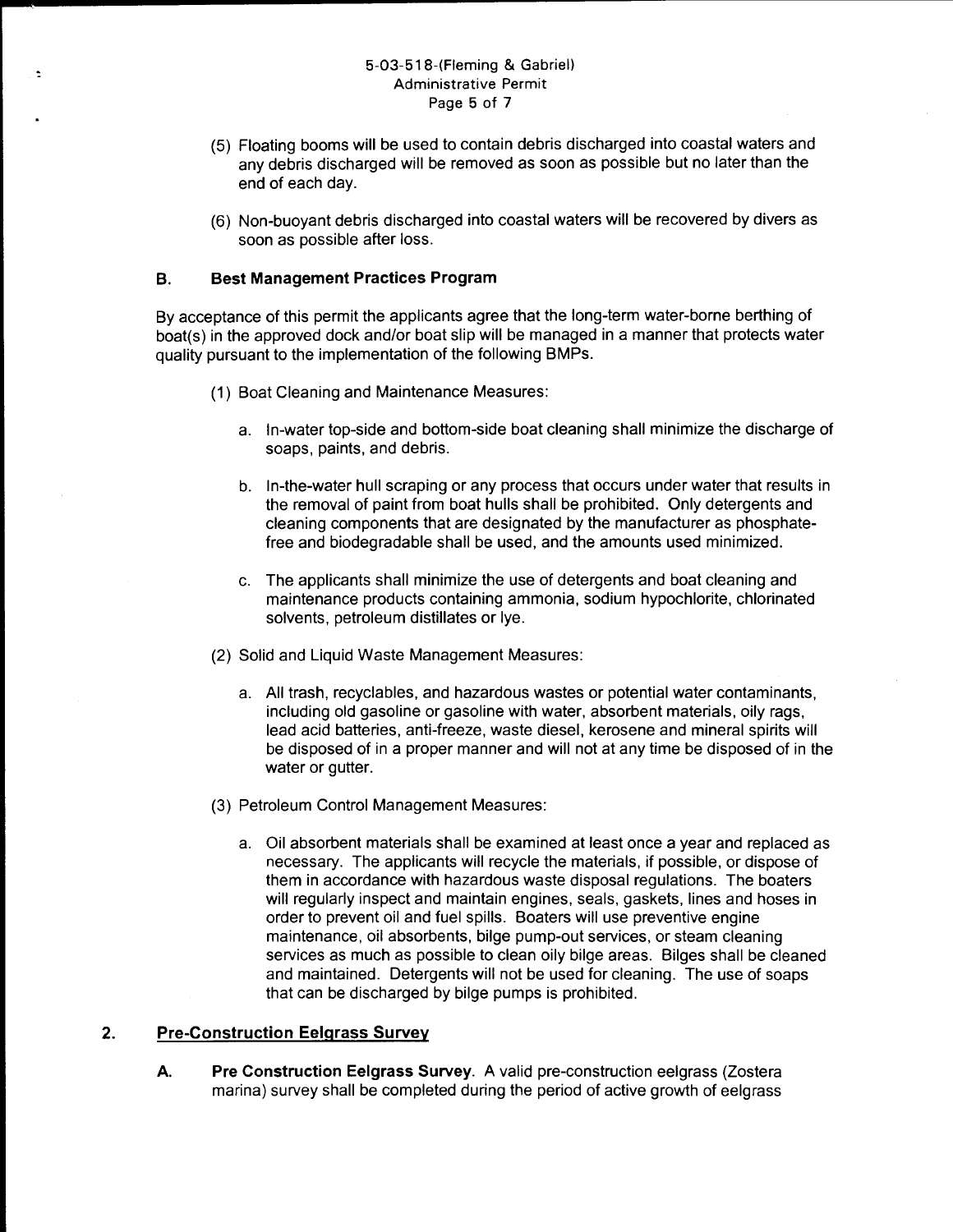#### 5-03-518-(Fieming & Gabriel) Administrative Permit Page 6 of 7

(typically March through October). The pre-construction survey shall be completed prior to the beginning of construction and shall be valid until the next period of active growth. The survey shall be prepared in full compliance with the "Southern California Eelgrass Mitigation Policy" Revision 8 (except as modified by this special condition) adopted by the National Marine Fisheries Service and shall be prepared in consultation with the California Department of Fish and Game. The applicants shall submit the eelgrass survey for the review and approval of the Executive Director within five (5) business days of completion of each eelgrass survey and in any event no later than fifteen (15) business days prior to commencement of any development. If the eelgrass survey identifies any eelgrass within the project area which would be impacted by the proposed project, the development shall require an amendment to this permit from the Coastal Commission or a new coastal development permit.

÷

**B. Post Construction Eelgrass Survey.** If any eelgrass is identified in the project area by the survey required in subsection A of this condition above, within one month after the conclusion of construction, the applicants shall survey the project site to determine if any eelgrass was adversely impacted. The survey shall be prepared in full compliance with the "Southern California Eelgrass Mitigation Policy" Revision 8 (except as modified by this special condition) adopted by the National Marine Fisheries Service and shall be prepared in consultation with the California Department of Fish and Game. The applicants shall submit the post-construction eelgrass survey for the review and approval of the Executive Director within thirty (30) days after completion of the survey. If any eelgrass has been impacted, the applicants shall replace the impacted eelgrass at a minimum 1.2:1 ratio on-site, or at another location, in accordance with the Southern California Eelgrass Mitigation Policy. All impacts to eelgrass habitat shall be mitigated at a minimum ratio of 1.2:1 (mitigation:impact). The exceptions to the required 1.2:1 mitigation ratio found within SCEMP shall not apply. Implementation of mitigation shall require an amendment to this permit or a new coastal development permit unless the Executive Director determines that no amendment or new permit is required.

#### **3. Pre-construction Caulerpa Taxifolia Survey**

- **A.** Not earlier than 90 days nor later than 30 days prior to commencement or re-commencement of any development authorized under this coastal development permit (the "project"), the applicants shall undertake a survey of the project area and a buffer area at least 1 0 meters beyond the project area to determine the presence of the invasive alga Caulerpa taxifolia. The survey shall include a visual examination of the substrate.
- **B.** The survey protocol shall be prepared in consultation with the Regional Water Quality Control Board, the California Department of Fish and Game, and the National Marine Fisheries Service.
- **C.** Within five (5) business days of completion of the survey, the applicants shall submit the survey:
	- (1) for the review and approval of the Executive Director; and
	- (2) to the Surveillance Subcommittee of the Southern California Caulerpa Action Tea $\sim$ (SCCAT). The SCCAT Surveillance Subcommittee may be contacted through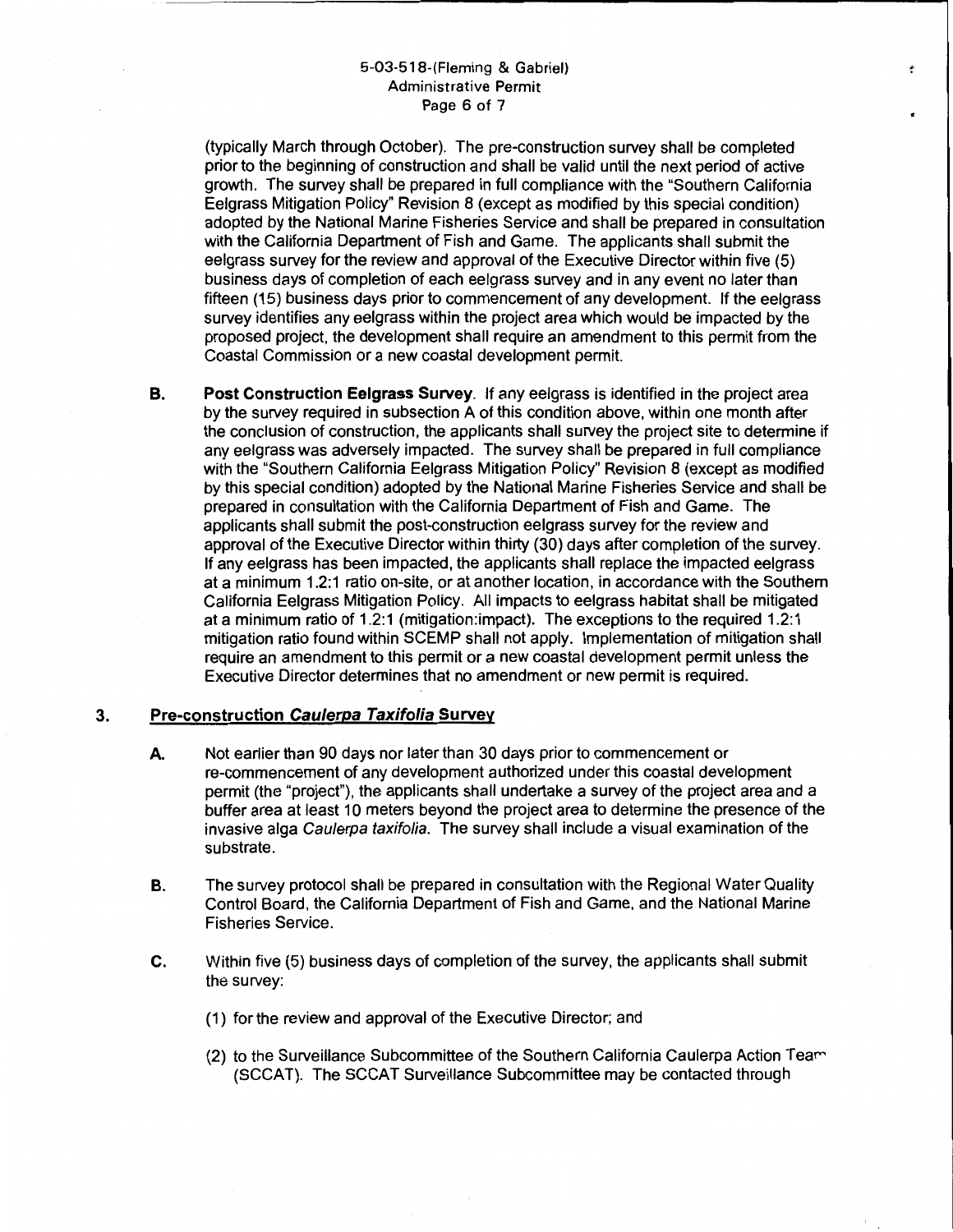### 5-03-518-(Fieming & Gabriel) Administrative Permit Page 7 of 7

William Paznokas, California Department of Fish & Game (858/467-4218) or Robert Hoffman, National Marine Fisheries Service (562/980-4043).

**D.** If Caulerpa taxifolia is found within the project or buffer areas, the applicants shall not proceed with the project until 1) the applicants provide evidence to the Executive Director that all C. taxifolia discovered within the project and buffer area has been eliminated in a manner that complies with all applicable governmental approval requirements, including but not limited to those of the California Coastal Act, or 2) the applicants have revised the project to avoid any contact with C. taxifolia. No revisions to the project shall occur without a Coastal Commission approved amendment to this coastal development permit unless the Executive Director determines that no amendment is legally required.

## **ACKNOWLEDGMENT OF PERMIT RECEIPT/ACCEPTANCE OF CONTENTS:**

1/We acknowledge that 1/we have received a copy of this permit and have accepted its contents including all conditions.

Applicants' Signature Date of Signing

H:\FSY\Staff Reports\Mar04\5-03-518-[Fieming & Gabriei]AP(NB)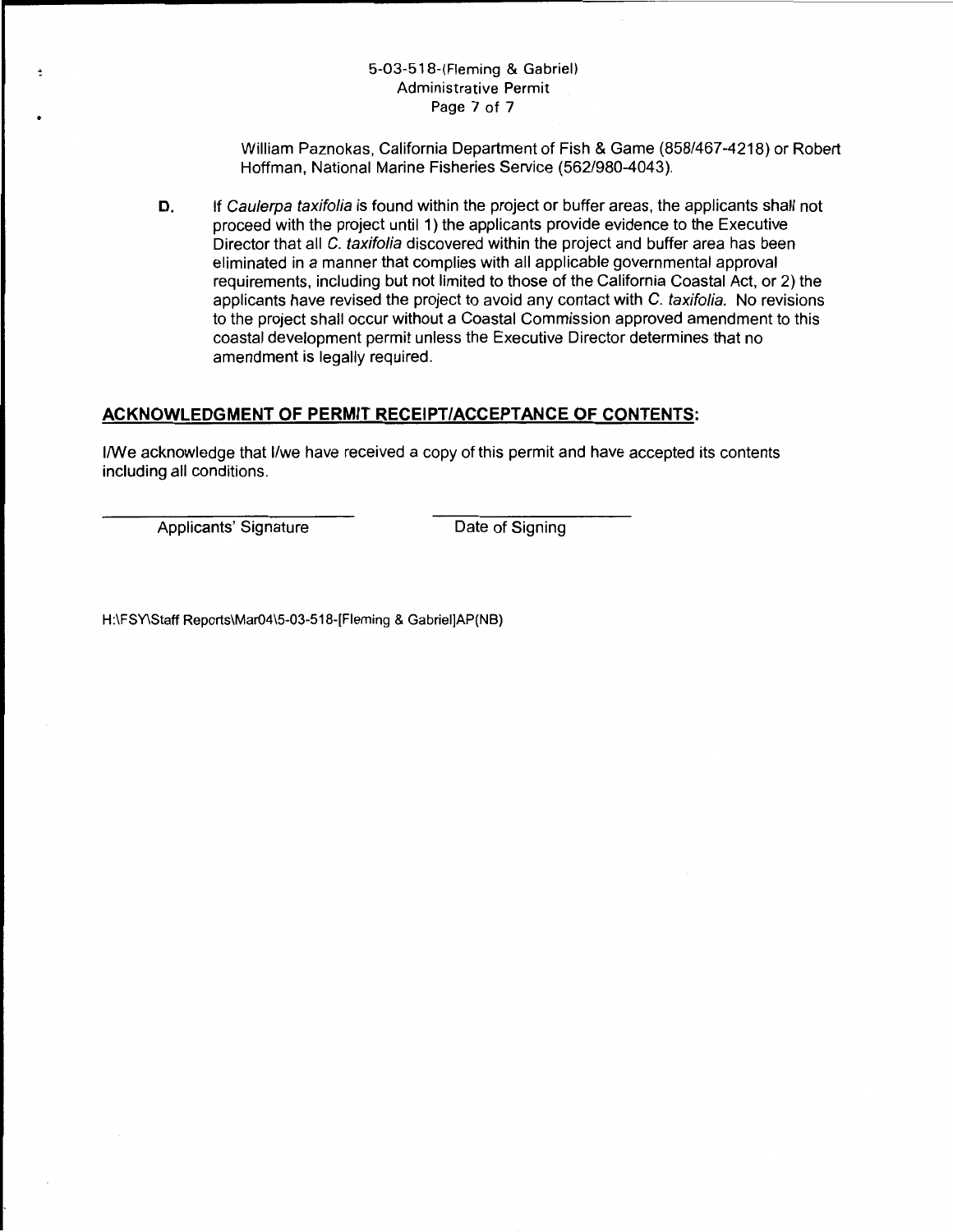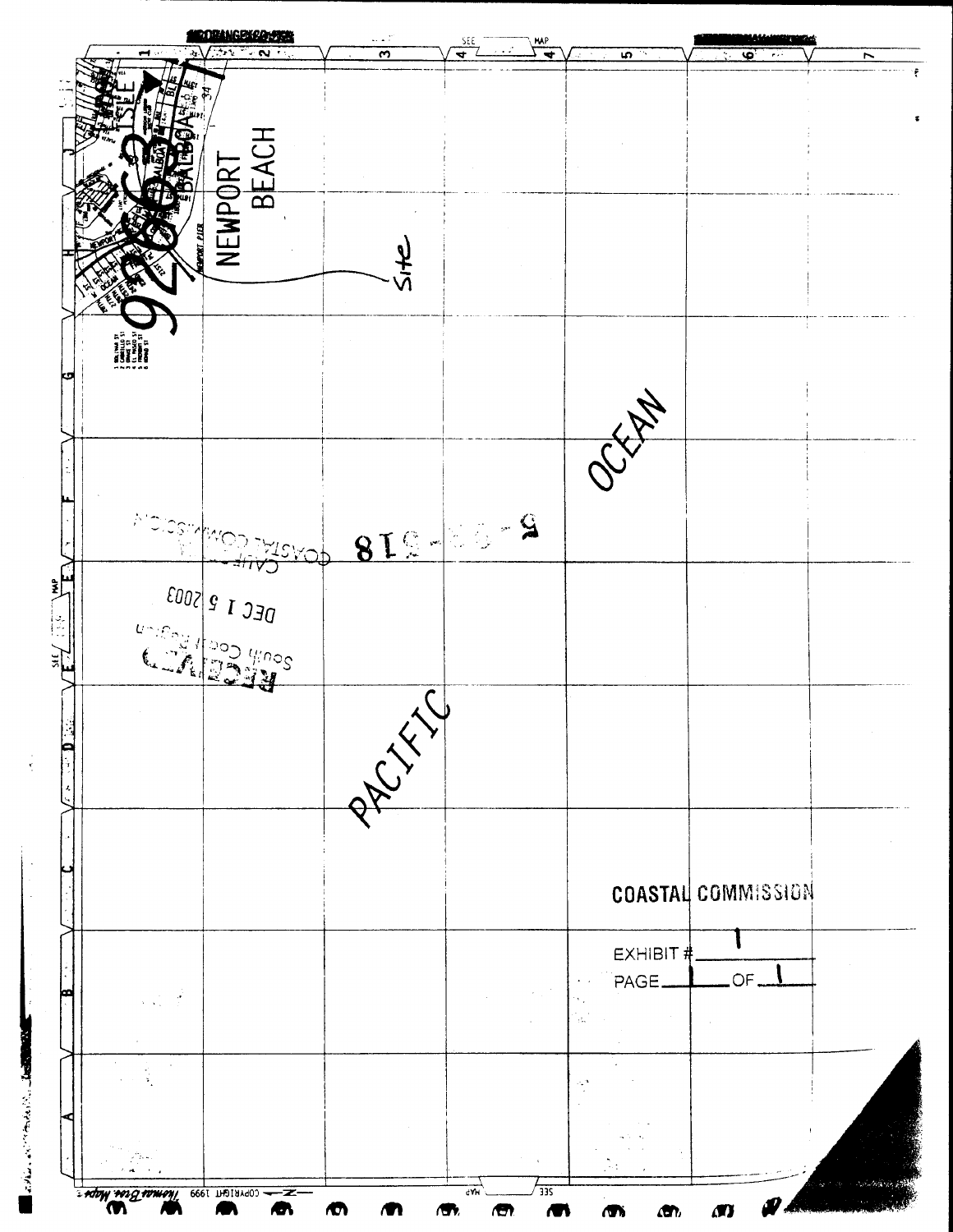